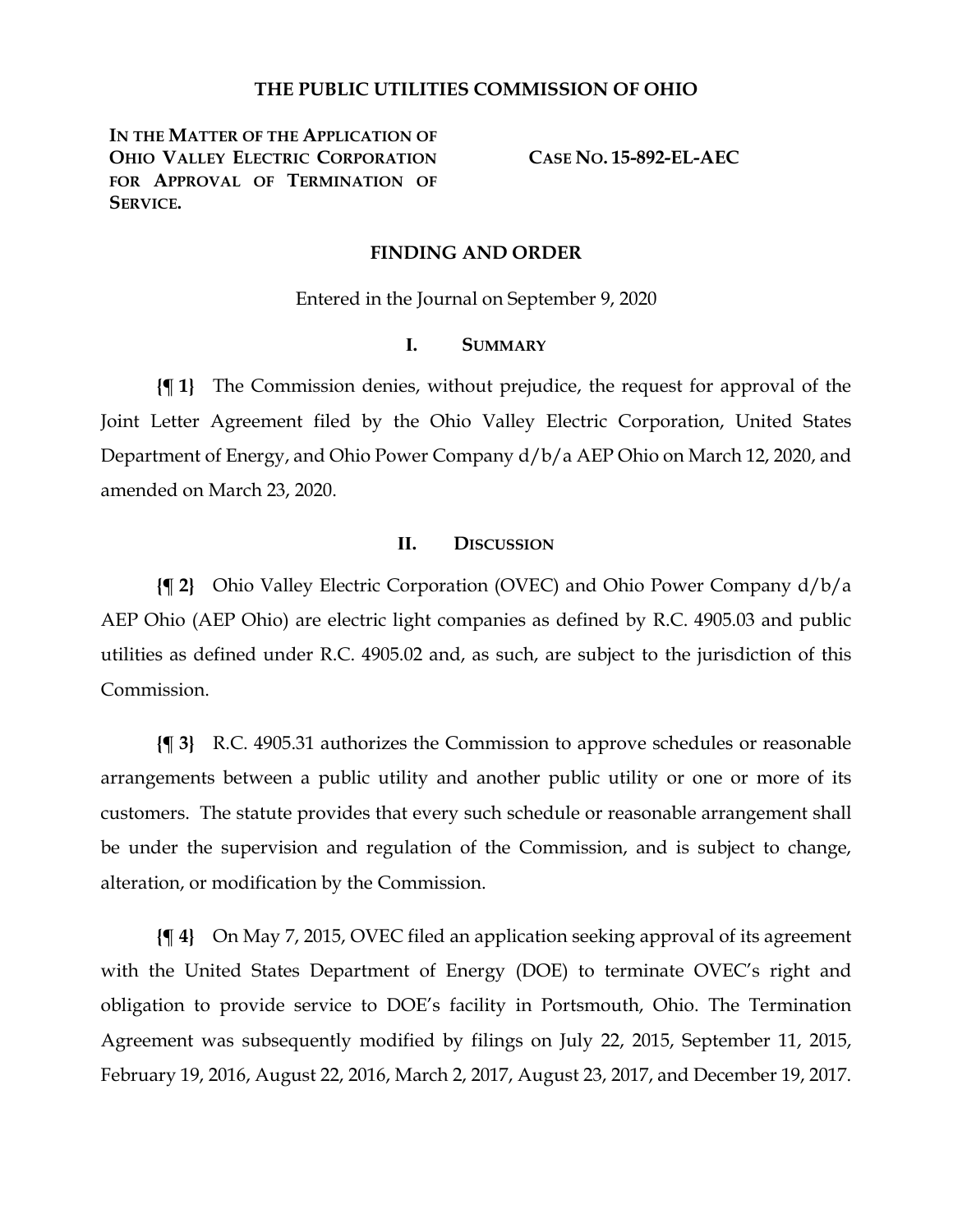**{¶ 5}** On April 10, 2018, a Joint Stipulation and Recommendation (Stipulation) was filed by DOE, AEP Ohio, and OVEC. Among other things, the Stipulation provided that AEP Ohio would assume the right and obligation to serve DOE.

**{¶ 6}** On May 15, 2018, AEP Ohio filed the direct testimony of Andrea E. Moore in support of the Stipulation.

**{¶ 7}** A hearing on this matter was held on May 17, 2018.

**{¶ 8}** By Opinion and Order dated June 28, 2018, the Commission approved the Stipulation.

**{¶ 9}** On July 20, 2018, OVEC filed notice of the eighth amendment to its Termination Agreement with DOE.

**{¶ 10}** On August 22, 2018, the Commission issued an Entry on Rehearing that granted DOE's request for clarification of the June 28, 2018 Opinion and Order and approved the eighth amendment of the Termination Agreement.

**{¶ 11}** On March 12, 2020, OVEC, DOE, and AEP Ohio filed a Joint Letter Agreement, requesting the Commission's approval of changes to certain exhibits in the Stipulation and Ms. Moore's testimony, which provide the cost of the service to all three parties, the rate structure of the DOE as compared to the investment necessary to serve the load, and a diagram of the infrastructure necessary to serve the new DOE load. OVEC, DOE, and AEP Ohio state that, through additional scoping of the project, it was determined that a change in the ownership of certain facilities may be needed, which would include an update of cost responsibility, as well as a revision to the contribution in aid of construction agreement between AEP Ohio and DOE. With the Joint Letter Agreement, OVEC, DOE, and AEP Ohio submitted updated versions of Exhibits B, C, and D to the Stipulation and an updated version of Exhibit AEM-3 to Ms. Moore's testimony. OVEC, DOE, and AEP Ohio represent that the updated calculation does not represent a significant cost to other customers.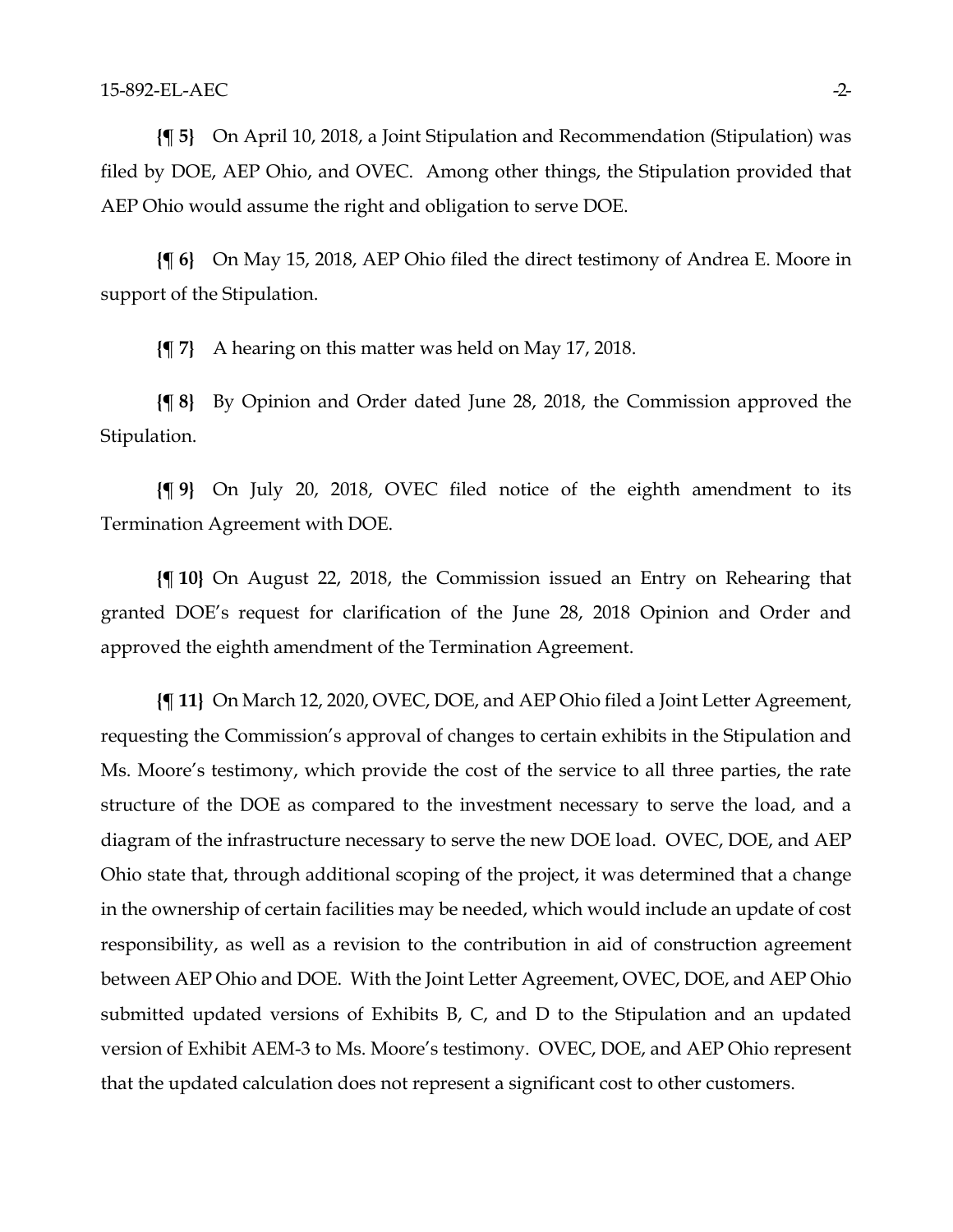**{¶ 12}** On March 23, 2020, AEP Ohio filed correspondence stating that the updated version of Exhibit AEM-3, which shows a summary of the costs of additional investment versus payments received by DOE, was not the correct version of the exhibit. Accordingly, AEP Ohio provided the final version of Exhibit AEM-3 and reaffirmed that the updated calculation does not represent a significant cost to other customers.

**{¶ 13}** The Commission finds that the request of OVEC, DOE, and AEP Ohio for approval of the March 12, 2020 Joint Letter Agreement, as amended by the correspondence dated March 23, 2020, should be denied, without prejudice. R.C. 4905.31 provides that every reasonable arrangement is subject to change, alteration, or modification by the Commission. Ohio Adm.Code 4901:1-38-05 enumerates the filing requirements for an application for approval of a unique arrangement pursuant to R.C. 4905.31. Proposed modifications to a Commission-approved unique arrangement have generally been brought before the Commission by way of a formal motion or application to modify the arrangement, and the Commission has considered the requirements of Ohio Adm.Code 4901:1-38-05 in reviewing the proposed modifications. *See, e.g.*, *In re Ormet Primary Aluminum Corp.*, Case No. 09-119- EL-AEC, Opinion and Order (Oct. 2, 2013). Among other things, the rule requires an applicant to demonstrate that the proposed unique arrangement is reasonable, does not violate the provisions of R.C. 4905.33 and 4905.35, and furthers the state policy in R.C. 4928.02, as well as to submit to the Commission verifiable information detailing the rationale for the arrangement. In this case, we find that OVEC, DOE, and AEP Ohio have not provided sufficient information for the Commission to determine that the proposed modifications to the unique arrangement are reasonable and further the policy of the state set forth in R.C. 4928.02. For example, our initial approval of the unique arrangement was based, in part, on AEP Ohio witness Moore's representation that all of AEP Ohio's customers would see a net benefit of approximately \$286,023. June 28, 2018 Opinion and Order ¶ 13. With their submission of an update to Ms. Moore's calculation, OVEC, DOE, and AEP Ohio now state that the updated calculation in Exhibit AEM-3 does not represent a significant cost to other customers. As reflected in the corrected exhibit filed on March 23, 2020, Ms. Moore has calculated a negative net benefit of (\$134,382.60) for AEP Ohio's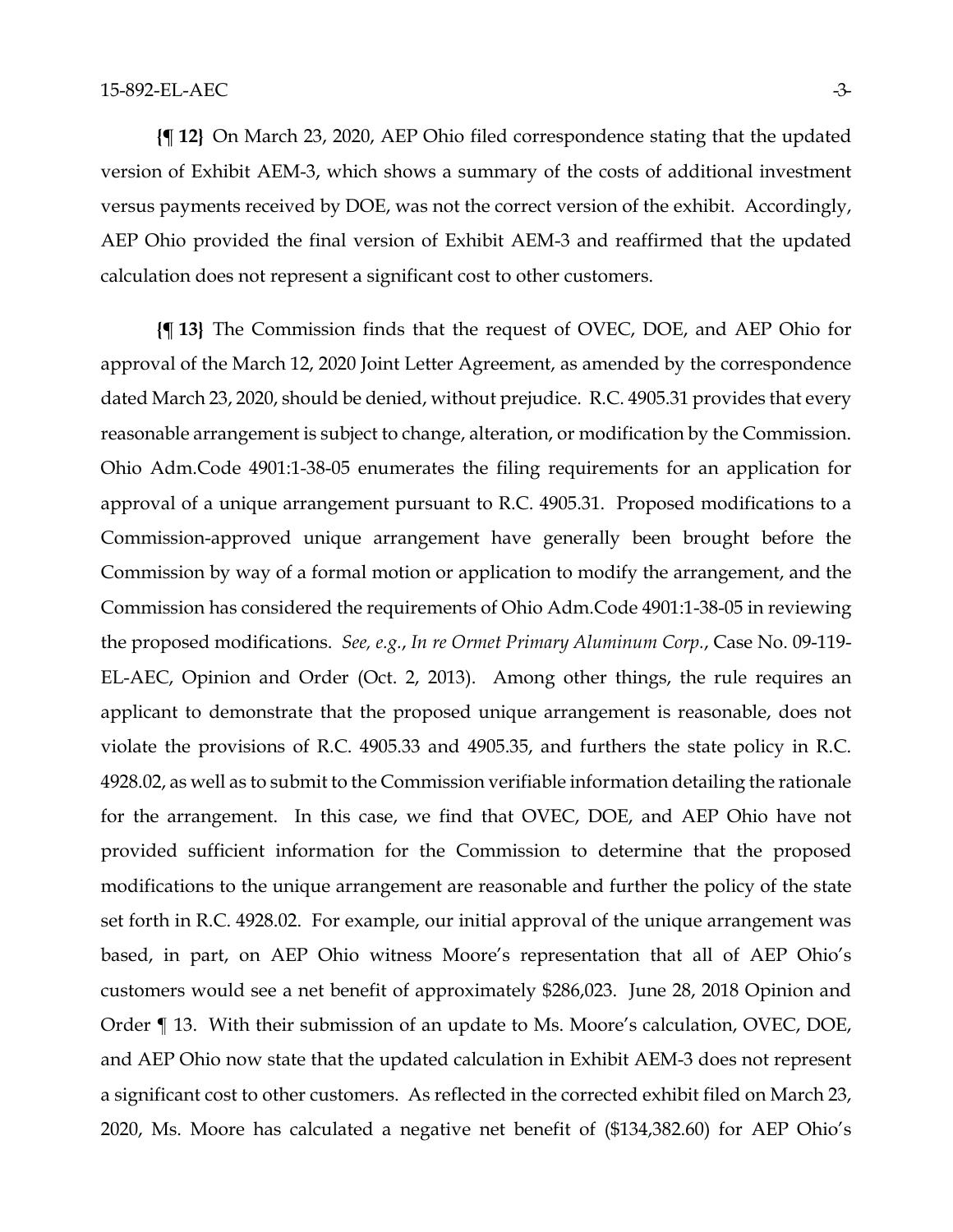customers. OVEC, DOE, and AEP Ohio have not attempted to explain what steps, if any, they have taken to maximize the net benefit for other customers. Accordingly, we decline to approve the request for approval of the Joint Letter Agreement at this time.

## **III. ORDER**

**{¶ 14}** It is, therefore,

**{¶ 15}** ORDERED, That the request for approval of the Joint Letter Agreement filed by OVEC, DOE, and AEP Ohio on March 12, 2020, as amended on March 23, 2020, be denied, without prejudice. It is, further,

**{¶ 16}** ORDERED, That a copy of this Finding and Order be served upon all interested persons and parties of record.

COMMISSIONERS: *Approving:*  Sam Randazzo, Chairman M. Beth Trombold Lawrence K. Friedeman Daniel R. Conway Dennis P. Deters

SJP/kck